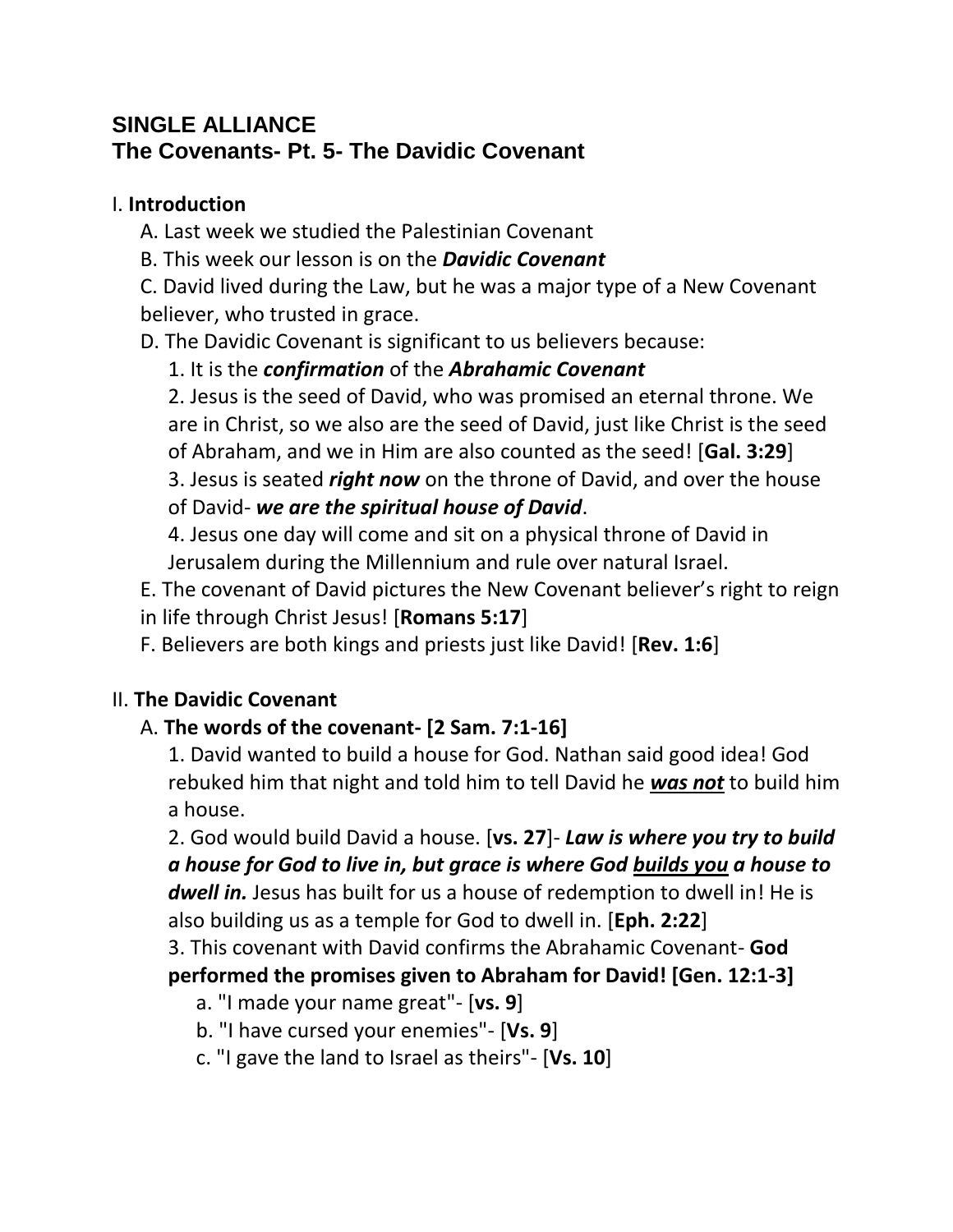d. David although he lived during the **Mosaic Covenant**, placed his faith in the grace of God, and lived from and trusted the **Abrahamic covenant of grace** instead of the Mosaic Law. We will look at this in a moment.

4. To *David and his Seed* were given the promise of an *eternal throne.*  **[vs. 16]**

a. David died, was buried, and ceased from reigning- [**Acts 13:36**] b. Solomon who built the Temple, died, was buried, and ceased from reigning- [**1 Kings 11:43**]

c. All of the kings from David's line died and ceased reigning, *except one!*

d. Jesus came to the throne as the rightful heir to the throne of Israel and reigned as a king; he died, was buried, *but rose again* and is reigning **NOW** and forever over the house of David!

e. Jesus is reigning over the house of David right now! He continued to reign when he was resurrected! [**Acts 2:29-31**- David said that his seed would rise to sit on his throne and he spoke of his resurrection] **He is not waiting to reign** on the throne of David someday! f. We, the church, are the spiritual house of David. He rules over us, and we rule with Him. We are of the seed of David, because we are in Christ. We have been made to sit with him on His throne! [**Eph. 2:6**] g. Through the abundance of grace and the gift of righteousness we are reigning through Christ Jesus our king. [**Romans 5:17**]

# B. **The blood of the covenant**

1. Whole burnt offerings and peace offerings were given while moving the Ark of God's Presence from the tabernacle of Moses [Law], to the tabernacle of David [grace].

2. These blood sacrifices were given at the time the Ark was enthroned on Mt. Zion. *Afterwards*, there were *only sacrifices of praise and thanksgiving* offered at the Tabernacle of David!

### C. **The seal of the covenant**

1. The sun, moon, and stars- As these are to endure without end, so the covenant of David will endure. [**Jeremiah 33:20-21**]

2. Christ will always reign and we will always rule and reign with him. [**Rev. 20:6**]